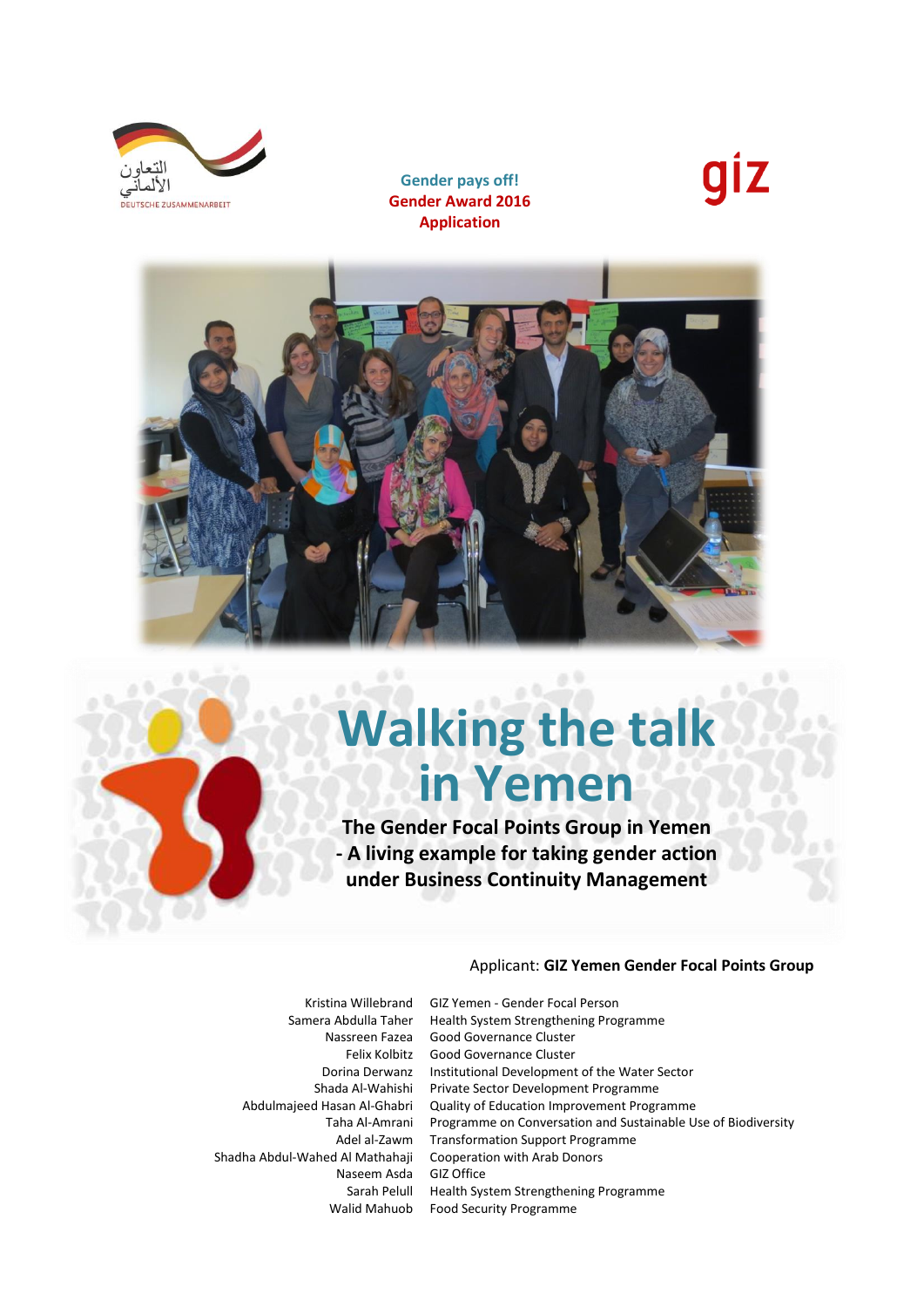*The GIZ Yemen Gender Focal Points Group "walks the talk": For more than 2 years of working under Business Continuity Management conditions, in war- torn Yemen and with a deteriorating humanitarian situation, the topic gender unites national and international colleagues. Together we take action to overcome gender (in)equality in Yemen, and to promote equality in our programmes. We serve as role models for our colleagues, and we send hope to everybody who does not give up working for a better future.* 

## **Context**



*There is still a long way to go to reach equality. Although more girls then ever have entered formal education, the total number is still only 75% compared to 95% for boys (2012/13).*

Women in Yemen continue to face political and social discrimination shown in the ongoing practice of child marriage, low school enrolment rate of girls, inaccessibility of reproductive health for 64 % of the Yemeni population, and only 25,2% female labor force participation.

During the political uprising in 2011, change for the better of the Yemeni women's situation seemed possible when for the first time women took the streets side by side with men, and when women were included into the national dialogue conference for the first time in a significant number. But with the conflict escalation in 2014 and the beginning of the Saudi-led airstrikes on Yemen in March 2015, the hopes are dashed. Armed conflict spread rapidly across much of Yemen with devastating consequences for civilians. UN OCHA estimates that 21.1 million people – 80 per cent of the population – require some form of humanitarian protection or assistance. The conflict forces particularly women into vulnerable situations. At the same time it leads both women and men to adopt coping strategies that can also challenge traditional gender norms. GIZ Yemen works in addition to the development priority areas of water and education in the areas of sustainable economic development, vocational training, food security, biodiversity, good governance, and health. As a consequence of deteriorating security and political situation starting in 2011, the working modus is

under business continuity management. Despite a short return for seconded staff in 2012 and 2013, the international staff works permanently from outside the country while national colleagues continue in Yemen.

## **Who are we?**

The Gender Focal Points Group has been set up in the summer 2013 to institutionalize and promote gender equality within GIZ programmes and in Yemen. Our 13 members come from almost all GIZ programmes implemented in Yemen, and also from the GIZ Office. We combine the knowledge and experience from the different sectors and approaches. Our strength is our diversity: We are women & men; national & international staff; Yemenis & Germans; project staff & GIZ office staff; advisors, admins & managers. Together we meet regularly, exchange ideas, learn about gender and implement joint activities.

**Our vision** for the group is: *We promote and support gender equality in Yemen* 

- *with regards to the results of our projects (equal benefits)*
- *throughout the cooperation with our partners (equal participation)*
- *at our workplace at GIZ (equal opportunities)*

## **Why should we be awarded?**

We make gender mainstreaming coming true in our project's approaches. ♦♦ We produce context-sensitive products and awareness raising materials. We bring together different people with diverse backgrounds and abilities. ♦♦ We move the minds of national staff and our partners. ♦♦ We proof that gender is not just "nice-to-have" whenever possible, but always essential for our work. ♦♦ We are a living example for resilience. We show that continuity and sustainability is possible even under extreme conditions of conflict, war and business continuity management.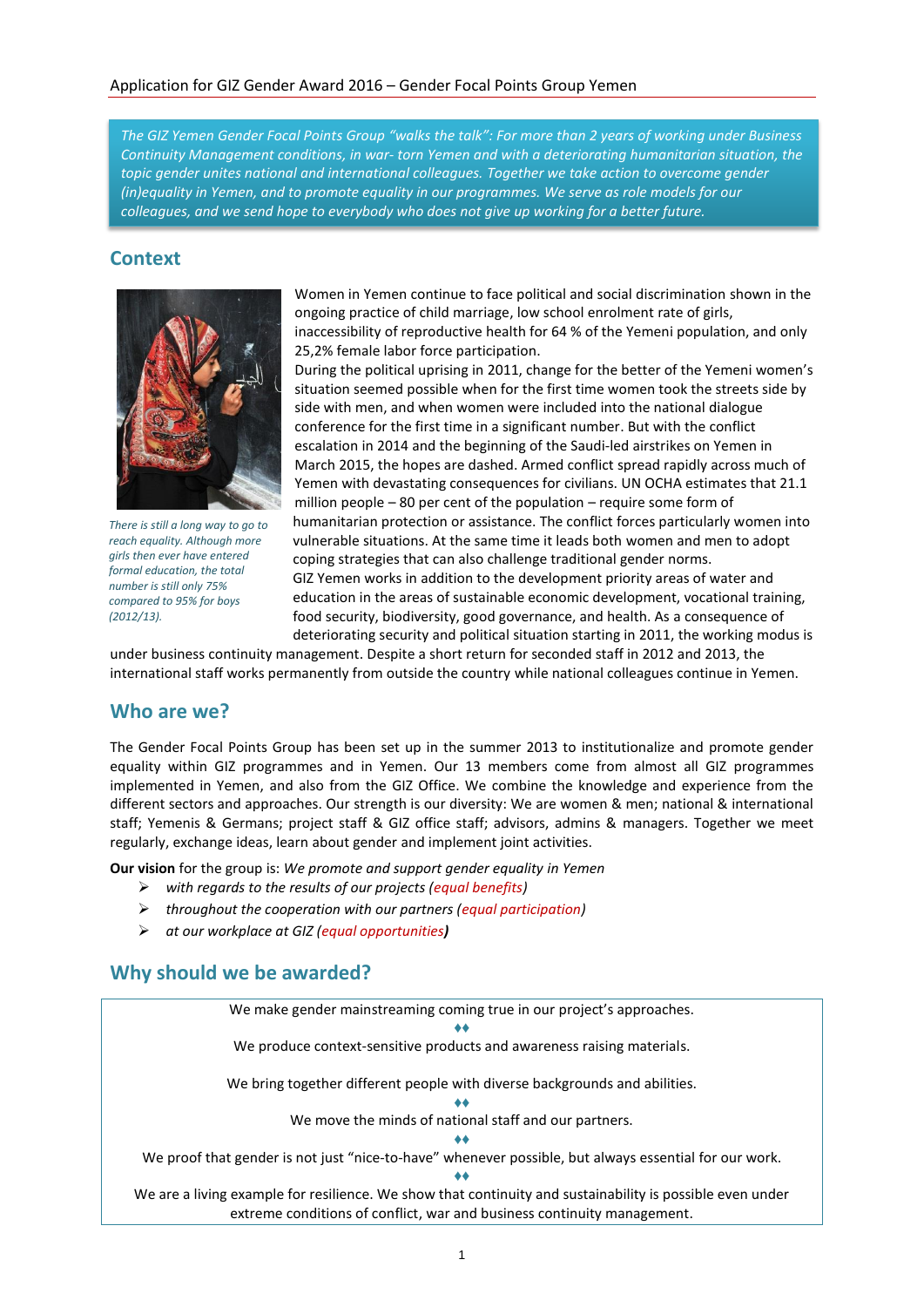## **What do we do?**



**Awareness raising** – implementation of gender days (women and men days), development of awareness raising materials, campaigning

**Capacity development** – offering gender trainings with national staff and with AVs as well as sensitization sessions for national colleagues

**Analysis and M&E** – analyzing gender issues for project designs and supporting the formulation of gender indicators

**Networking** – connecting with Yemeni actors in the field of gender, setting up a partnership with the Gender and Development Research Center at University of Sana'a

**Knowledge management** – setting up a gender library at the GIZ Office in Sana'a, publishing a newsletter, organizing DMS file

**Project Implementation** – gender focal persons advocating in their teams to consider aspects of equity and equality during the project activities

## **How do we work?**

The group continues to exist during the current situation of **Business Continuity Management.** We communicate monthly via Skype, and have met once for a gender training in Amman.

We are a **multi-sectoral and cross-cultural group.** We cultivate an atmosphere of diversity, we encourage everybody to express his/her opinions, and we welcome controversial debates. We learn mutually from each other**.** 

We developed a joint vision and an **annual work plan.** Its budget is shared by the projects. We have defined working fields and have set up tasks forces (see above). **TORs for gender focal points** frame our tasks within the teams. Most of the gender focal points have regular slots during their team meetings to discuss gender issues.

We actively promote and make our colleagues aware of that gender equality is essential for sustainable development. Therefore, we include gender as **topic in the annual staff meetings** and we present our work during the induction courses for new national staff.

Whenever possible we work in **tandems of national and international colleagues and experts**, which is quality assurance and capacity building measure likewise.

# **Insights into our work:**

The group has successfully implemented several activities. Our success and acceptance by our colleagues, team leaders and partners, is based in a variety of approaches and products which are presented in the following section:



*Addressing the topic of women's economic participation through a low-cost film project* 

### **Film "Women in Leadership positions"**

Working on the topic of women's economic participation, we produced a video about the situation of Yemeni female professionals in leadership positions on the occasion of Women's Day 2015. The film is based on interviews with 7 female leaders at partner institutions of GIZ projects documented with smartphones.

Finalized under extremly difficult conditions of openarmed conflict, it captures a unique moment before the war proving the potentials for women's economic participation and discussing the necessary preconditions. (find here the [LINK](https://vimeo.com/148480952) to the movie)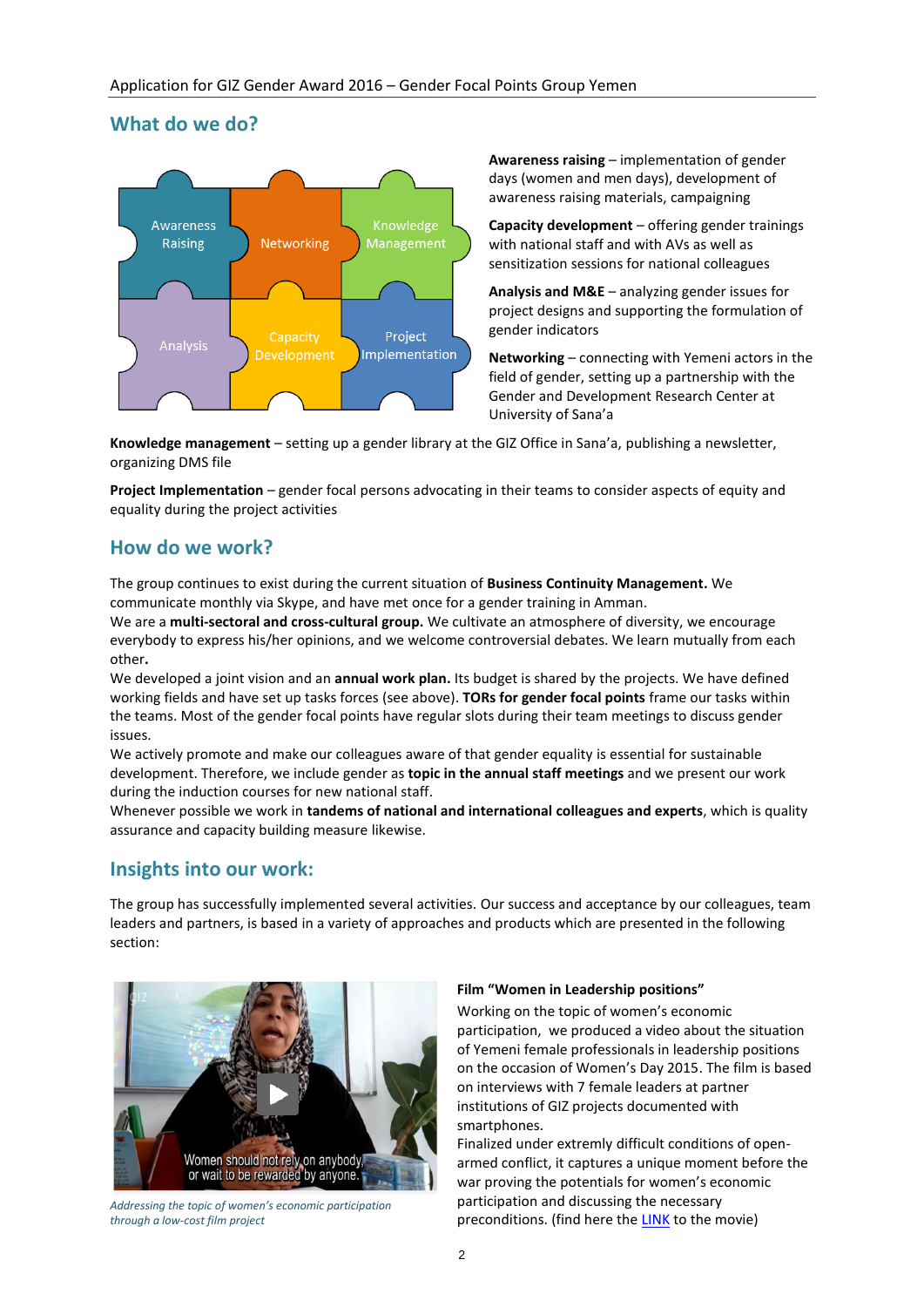### **Exhibitions "Gender matters" (2014) and "Brave men" (2015)**

The group members know: Gender does not only concern women. To increase the understanding of how men are involved into gender issues, we have organized for the second time in a row an exhibition about men. On the occasion of the international men's day on 19<sup>th</sup> of November in 2014 and 2015 we collected statements from different staff members, and presented them at four different locations where GIZ Yemen staff works: Sana'a, Bonn, Eschborn, and Berlin. The two exhibitions were about:

- "Why do I support gender equality…?" (2014)
- "What is a 'brave man' to me…?" Playing with Stereotypes (2015)



*"A brave man is one who can do female stereotypes without feeling a shame" (Muna Al-Attas, Sana'a 2015)* 



*Colleagues enjoying the exhibition about the men's day 2014.* 



*"I support gender equality because I believe that both Men and Women contribute equally to our society." (Abdulwasa Al-Saqaf; Sana'a 2014)*



*Training Session in Amman*

#### **Training for National Staff and for Team leaders**

We met once for a face-to-face meeting in Amman in October 2014. Together with a tandem team of national and international trainer we learnt basics concepts, the role of gender at GIZ, and gender in German development cooperation and its influence in different sectors. We transferred the new knowledge in "sensitization sessions" to our colleagues in Yemen.

In September 2015, all programme leaders came together in Eschborn to learn about gender aspects in development cooperation and commission management.

#### **Gender Analysis & Follow Up-tool**

We developed a mechanism for carrying out the gender analysis, specifying the different roles and responsibilities of team leaders, gender focal points, and external consultants. Together with a local consultant, the group reviewed and updated an introductory part about gender (in)equality in Yemen which is used in every project's analysis. It has made the recommendations more applicable and relevant for the project. An excel tool was developed, which helps the different projects to implement and to follow up the key recommendations.



*Following a recommendation given in their gender analysis, the biodiversity programme has changed their system for setting up community committees. Today 4 persons are appointed to guarantee equal representation of women.*